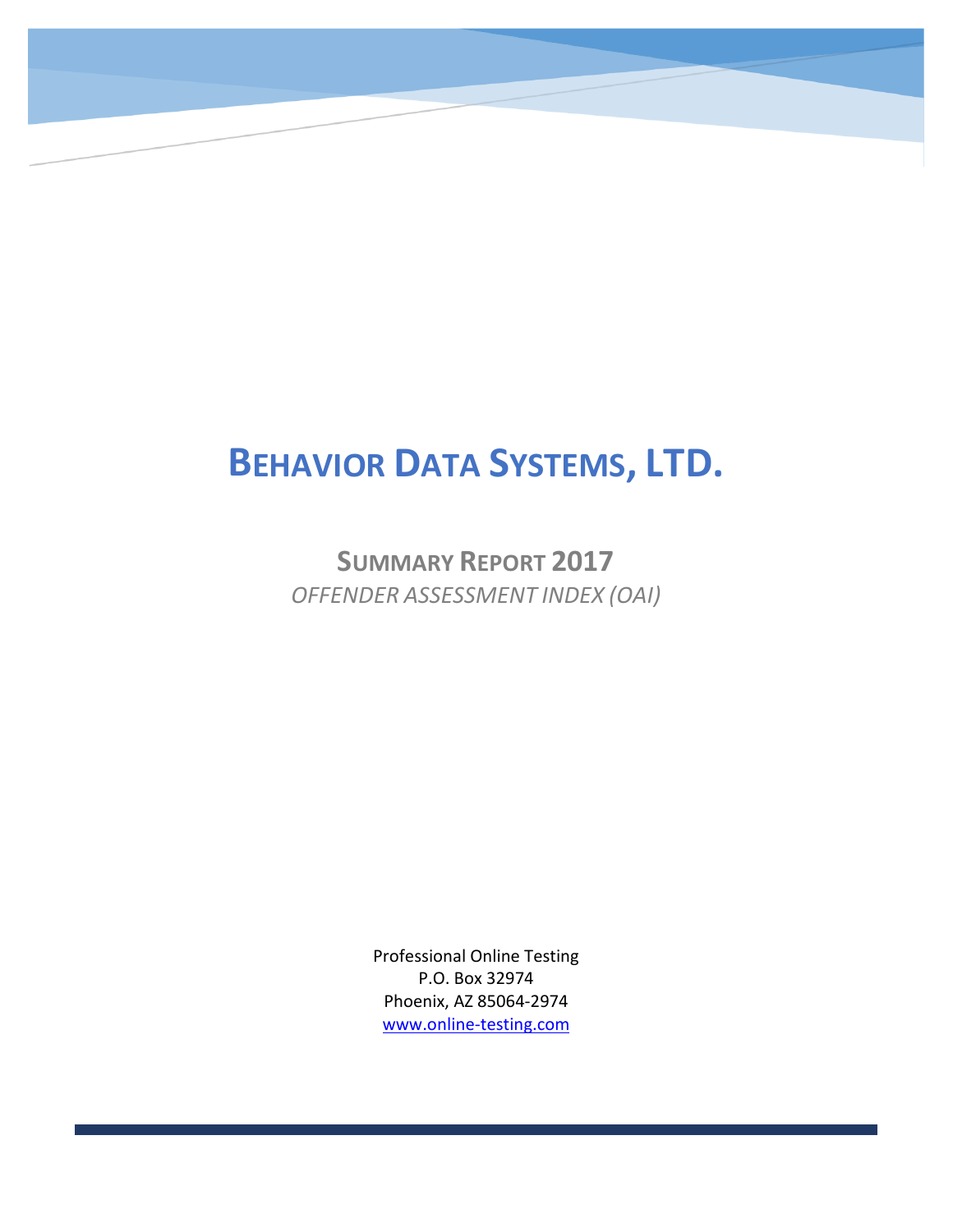### **SUMMARY**

This report summarizes test data for **1375** offenders who completed the Offender Assessment Index. All data received from April 3<sup>rd</sup>, 2006 through March 24<sup>th</sup>, 2017 has been analyzed for this report.

Assessment Information can be found in **Appendix I**.

The term missing data refers to responses of *"0", "N",* or *"N/A*" when more descriptive or accurate values were available. Missing data can also mean that data was available but not provided.

Reliability coefficients were as follows:

• **OAI**: **Truthfulness Scale, .92; Alcohol Scale, .95; Drug Scale, .94; Resistance Scale, .84; Violence Scale, 88; and Stress Management Scale, .94**. Reliability findings met exceeded professionally accepted reliability standards.

#### **Applying this Report to Everyday Client Interactions**

The information in this report may be useful in terms of future planning and specifying specific resources and treatment options. Results being analyzed are particularly helpful when the risk/needs principle is being utilized—individuals who score higher on the risk categories receive more intensity treatment and intervention services. For example, mutual support group participation may be appropriate for individuals scoring in the Medium Risk range on the Alcohol Scale or Drug Scale, whereas intensive outpatient treatment programing may be appropriate for those scoring in the Severe Problem range. Offenders who score in the Moderate Risk or Severe Problem range on the Violence Scale may benefit from participation in anger management education and coping skills training (Andrews & Bonta, 2010).

This principle can also apply to supervision decision-making by ensuring that offenders who demonstrate the greatest risk receive more supervision and oversight, whereas, those offenders who demonstrate less risk receive less supervision. Adopting the risk/need strategy facilitates appropriate distribution of resources and staff allocations.

The above results, along with validity findings, demonstrate that the tests distributed by Behavior Data Systems effectively differentiate between offenders who are known to have more severe problems. Matching treatment and intervention intensity or legal action to problem severity reduces recidivism and time to relapse as well as, aids in supervision and release decision making. No decision or diagnosis should be based solely on assessment results. Probationer assessment is not to be taken lightly **–** decisions made can be vitally important as they impact lives.

Rick Amos Research Analyst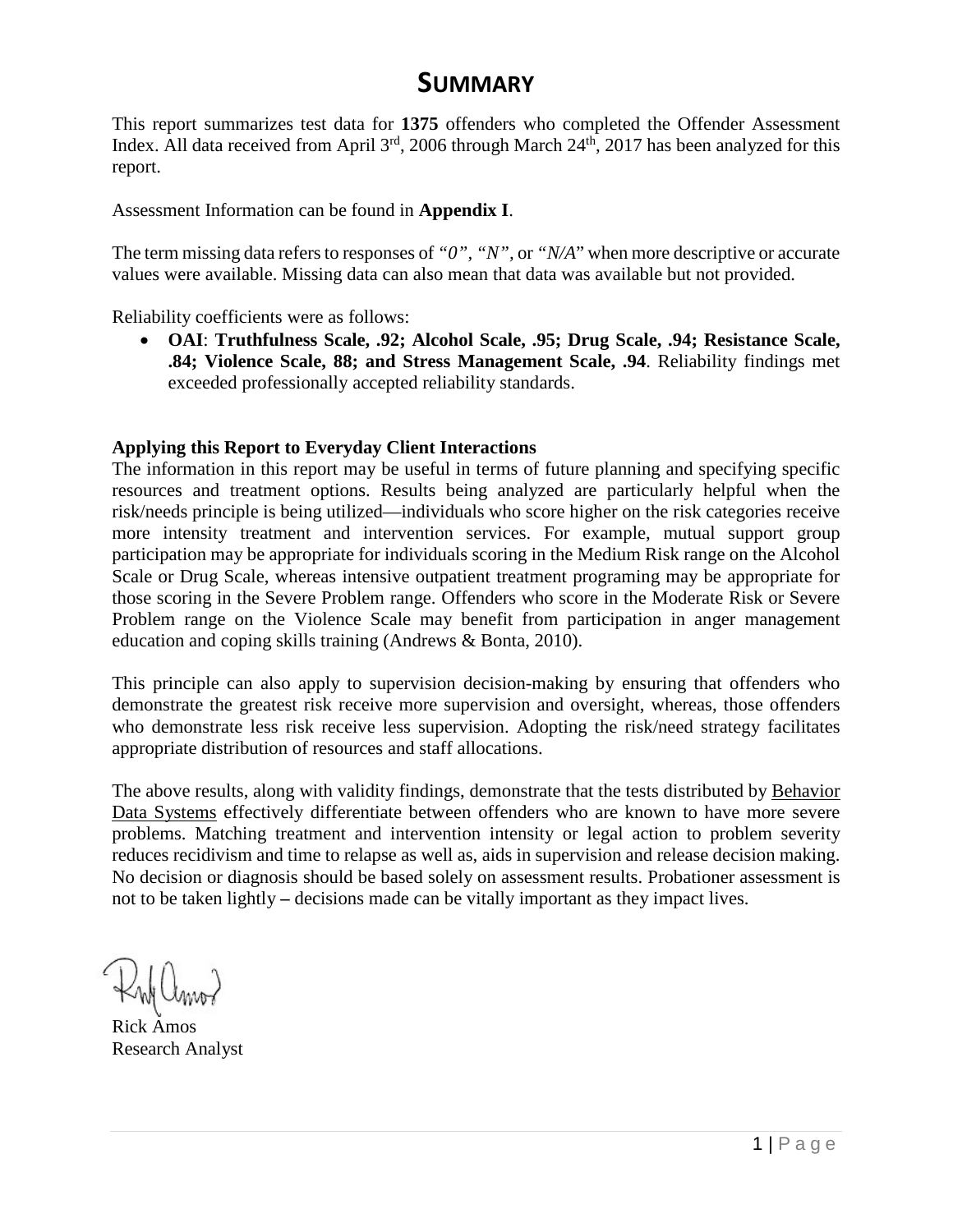## **OFFENDER ASSESSMENT INDEX DEMOGRAPHICS**

This section summarizes the demographic characteristics of **1375** offenders who completed the **OAI**. Characteristics include age, gender, race/ethnicity, marital status, and education achieved. In addition, self-reported offender status, and criminal history data are also presented.

### **OFFENDER CHARACTERISTIC**

The average age was:

- 32.9 for all offenders
- 33.3 for male offenders
- 31.8 for female offenders

The average age at  $1<sup>st</sup>$  arrest was:

- 21.8 for all offenders
- $\bullet$  21.1 for males
- 23.6 for females

The average months employed in last year was:

- $\bullet$  6.2 months
- 26% were not employed
- 20% were employed 1-5 months
- 16% were employed 6-9 months
- 39% were employed 10-12 months

Offender gender is summarized below:

- 72.8% (1001) were male
- 27.2% (374) were female

Race and ethnicity is presented below:

- 58.3% (797) were Caucasian
- 22.6% (309) were African-American
- 16.8% (230) were Hispanic
- $\langle 1\% (7)$  were Asian
- <1% (9) were Native American
- 1% (14) reported Other, but did not provide any additional information

*Information was missing for 9 offenders*

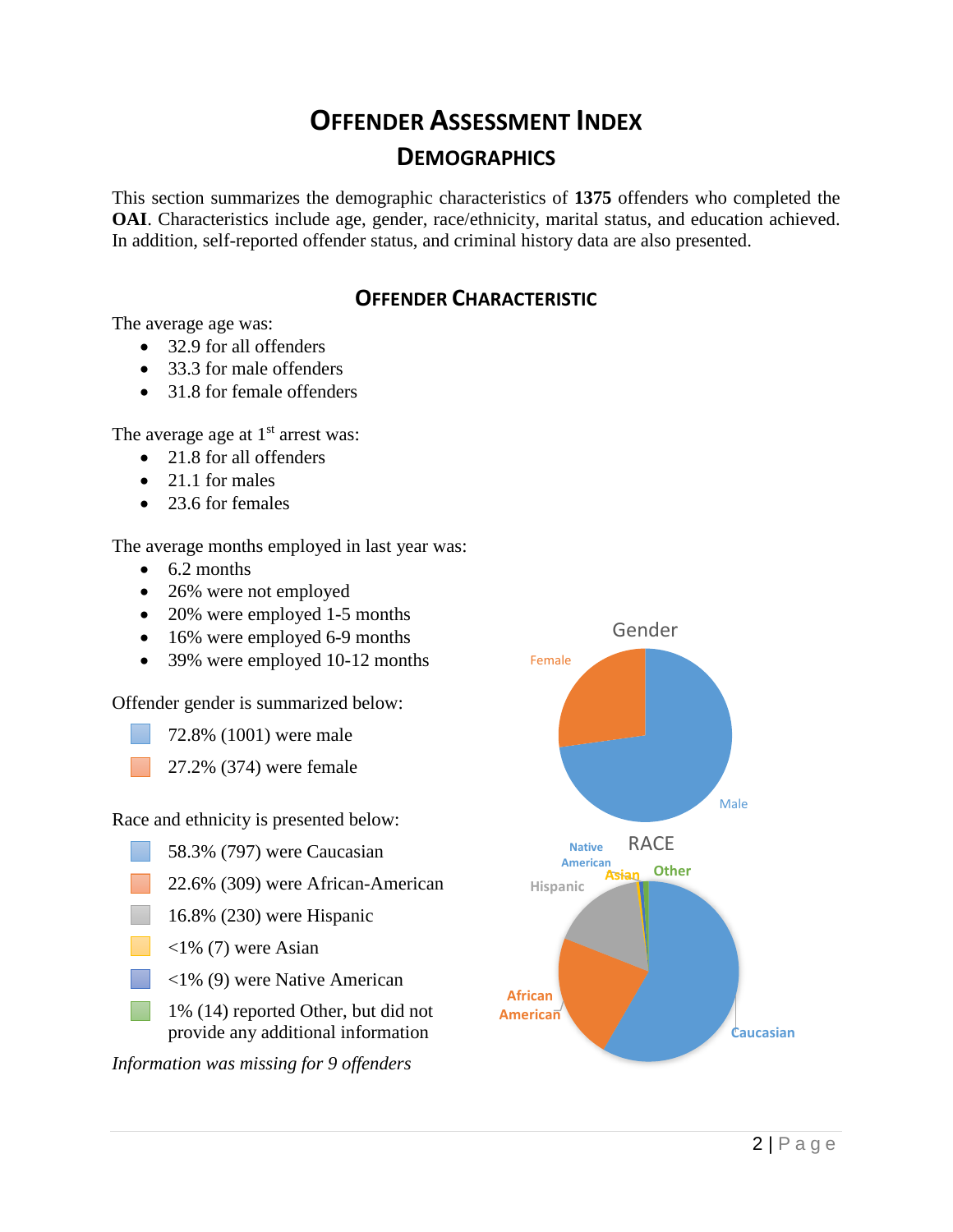Below summarizes inmate Marital Status:

- 58.0% (784) were single
- 20.8% (281) were married
	- 14.8% (200) were divorced
	- 5.5% (75) were separated
- $\langle 1\% (12)$  were widowed

*Information was missing for 23 offenders*



Education Achieved is displayed below:

- 4.8% (65) completed less than  $8<sup>th</sup>$  grade
- 21.3% (290) partially completed high school
- 13.2% (179) obtained a GED
- 36.8% (500) graduated high school
- 13.5% (184) partially completed college
- 3.5% (47) attended technical/business school
- 5.7% (77) graduated college
- <1% (7) attended graduate school
- <1% (10) graduate degree

*Information was missing for 16 offenders*

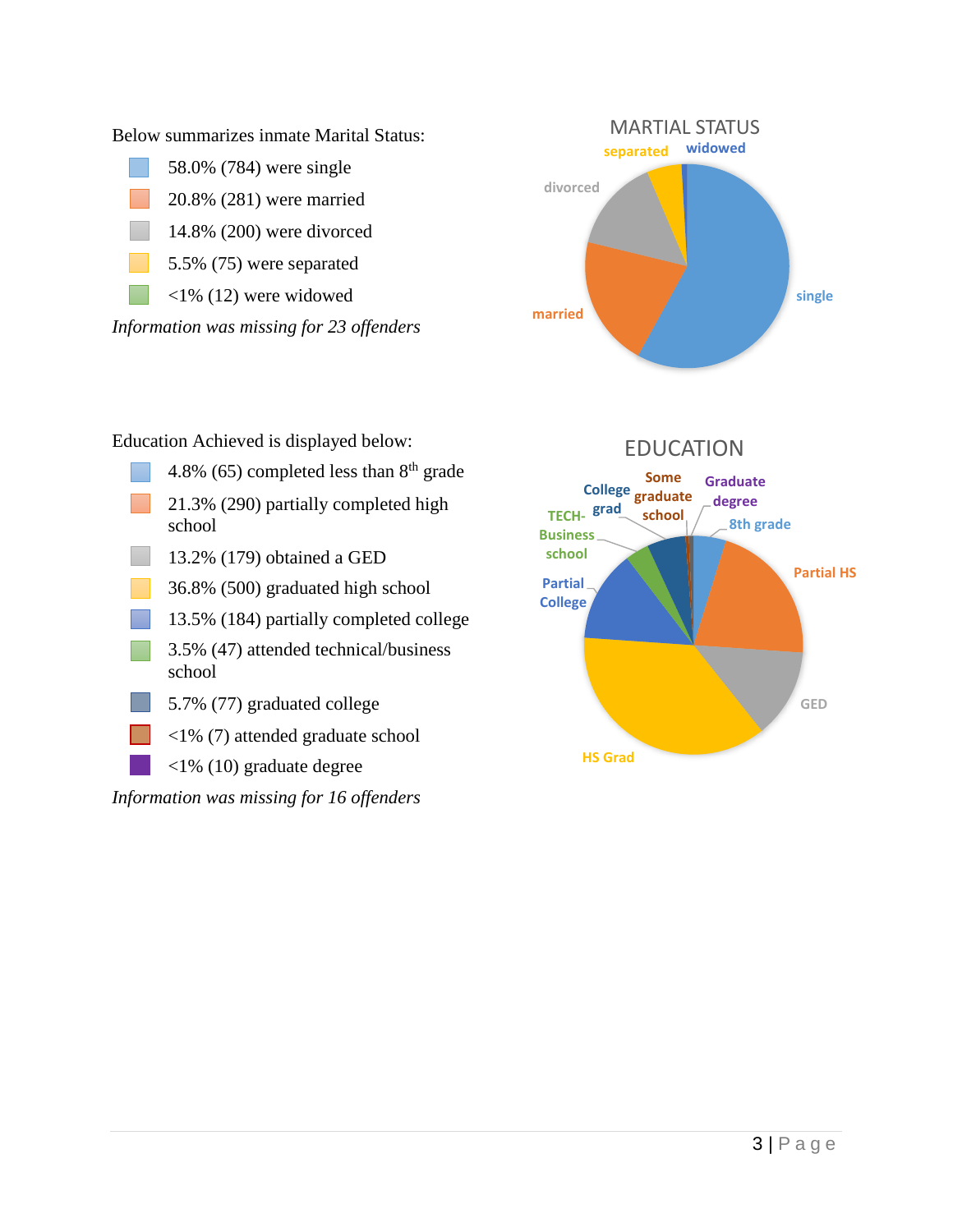### **COURT HISTORY**

This section of the report summarizes court history responses provided by the offenders who took the OAI. Initially, individuals were categorized into first-time offenders and repeat offenders based on the number of lifetime arrests they reported. First-time offenders were defined as offenders with up to one arrest; repeat offenders were defined as individuals with two or more arrests.

Offender Status:

- 22.9% (312) were first-time offenders
- 77.1% (1050) were repeat offenders

The **OAI Court History Table\*** displays OAI offenders' court history. Four categories were created to organize offender responses; **0 arrests, 1 arrest, 2 arrests, and 3 or more arrests.** If the columns do not sum up to be **1375**, it is due to the presence of missing data; there was no missing Court History data in this dataset. \*Percentages in the chart are rounded.

| <b>Court History Items</b>   | $\overline{0}$ |      | <u> 1</u> |      | $\overline{2}$ |      | 3 or more |      |
|------------------------------|----------------|------|-----------|------|----------------|------|-----------|------|
|                              | N              | $\%$ | N         | %    | N              | %    | N         | %    |
| Felony                       | 602            | 44.2 | 392       | 28.8 | 173            | 12.7 | 196       | 14.4 |
| Probation                    | 374            | 27.4 | 514       | 37.7 | 281            | 20.6 | 194       | 14.2 |
| <b>Probation Revocations</b> | 1023           | 75.3 | 211       | 15.5 | 75             | 5.5  | 50        | 3.7  |
| Parole                       | 1176           | 86.2 | 128       | 9.4  | 33             | 2.4  | 27        | 2.0  |
| <b>Arrests</b>               | 49             | 3.6  | 263       | 19.3 | 218            | 16.0 | 832       | 61.1 |
| Jail                         | 632            | 46.4 | 287       | 21.1 | 142            | 10.4 | 302       | 22.2 |
| Prison                       | 1141           | 83.7 | 132       | 9.7  | 41             | 3.0  | 50        | 3.7  |
| Alcohol                      | 746            | 54.7 | 292       | 21.4 | 153            | 11.2 | 173       | 12.7 |
| Drug                         | 641            | 47.0 | 326       | 23.9 | 166            | 12.2 | 231       | 16.9 |

### **Table 1. OAI Court History Arrest Items (N=1375)**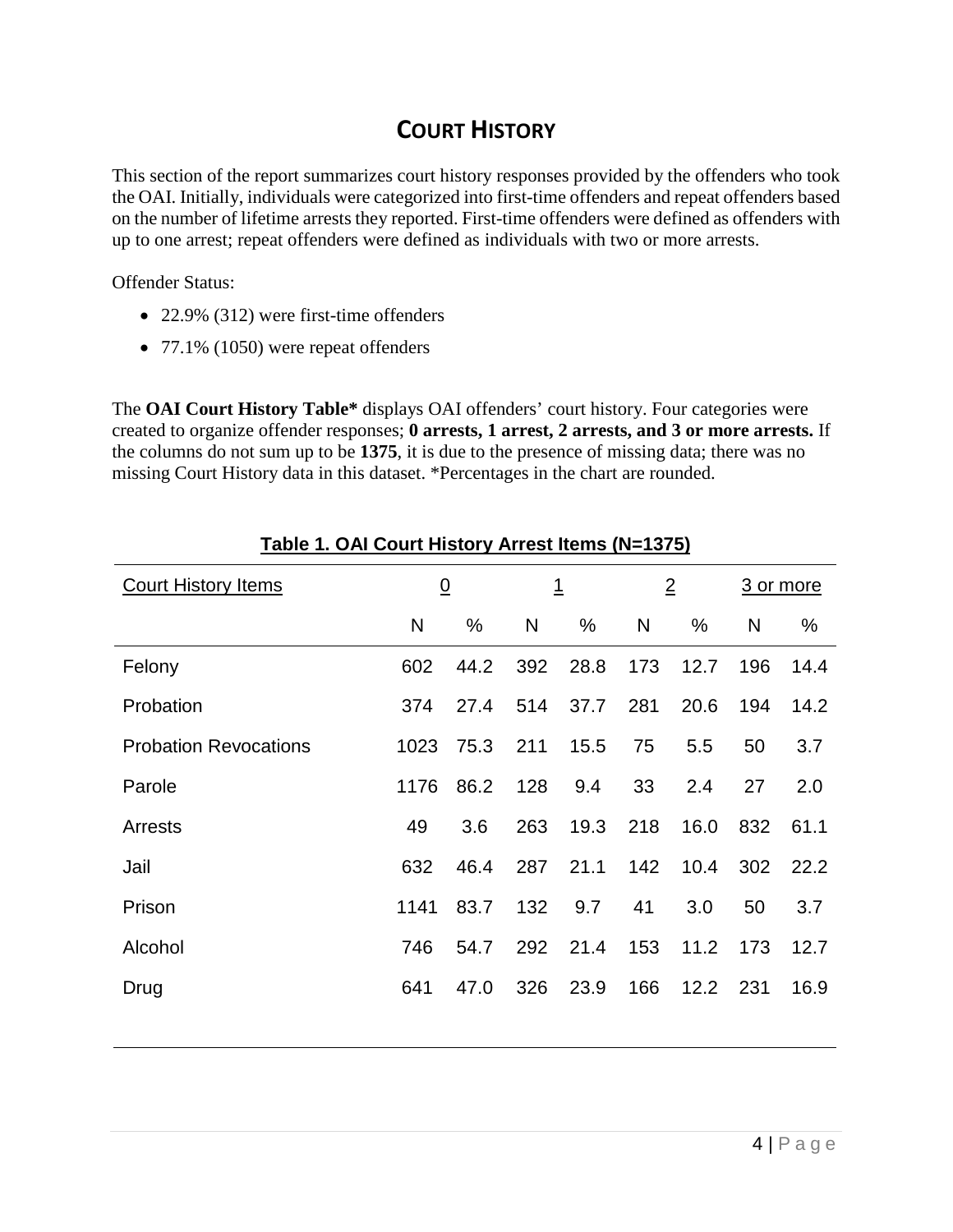As seen in the **OAI Court History table**, of the offenders who provided responses, **56%** reported one or more felony arrests, **73%** reported one or more probation sentences, **25%** reported one or more probation revocations, **14%** reported one more parole sentences, **96%** reported one or more arrests with **61%** reporting 3 or more arrests, **54%** reported one or more jail sentences, **16%** reported one or more prison sentences, **45%** reported one or more alcohol-related arrests, and **53%** reported one or more drug arrests.

DSM-IV classification for **Substance Abuse Disorder** and **Dependency Disorder** is distinguished by a series of ADS items

- 34.7% did not meet the criteria for substance abuse disorder
- 65.3% met the criteria for substance abuse disorder
- 58.6% did not meet the criteria for substance dependency disorder
- 41.4% met the criteria for substance dependency disorder

### **RISK RANGE ANALYSIS**

Risk ranges represent degree of severity and were established by converting raw scores to percentile scores by using cumulative percentage distributions inside the test.

For each OAI scale, respondents were classified into four risk ranges: low risk (zero to 39th percentile), moderate risk (40th to 69th percentile), problem risk (70th to 89th percentile), and severe problem risk (90th to 100th percentile). The expected percentage of the population within the Low Risk range is 39%, Moderate Risk is 30%, Problem Risk is 20%, and the expected percentage for Severe Problem classification is 11%.

| Scale*                   | <b>Low Risk</b><br>(39%) | <b>Moderate Risk</b><br>$(30\%)$ | <b>Problem Risk</b><br>$(20\%)$ | <b>Severe Problem</b><br>(11%) |
|--------------------------|--------------------------|----------------------------------|---------------------------------|--------------------------------|
| Truthfulness             | 40                       | 23.3                             | 20.4                            | 16.3                           |
| Alcohol                  | 38.0                     | 26.7                             | 13.7                            | 21.5                           |
| Drugs                    | 24.7                     | 25.2                             | 15.1                            | 35.1                           |
| Resistance               | 33.4                     | 35.9                             | 12.7                            | 18.1                           |
| Violence                 | 37.6                     | 44.9                             | 6.7                             | 10.8                           |
| <b>Stress Management</b> | 40.1                     | 24.2                             | 13.1                            | 22.6                           |

### **Table 2. OAI Offender Risk Range Summary Table (N= 1375)**

\*Bolded numbers are those that are more than 5% in the undesired directions from the expected risk ranges.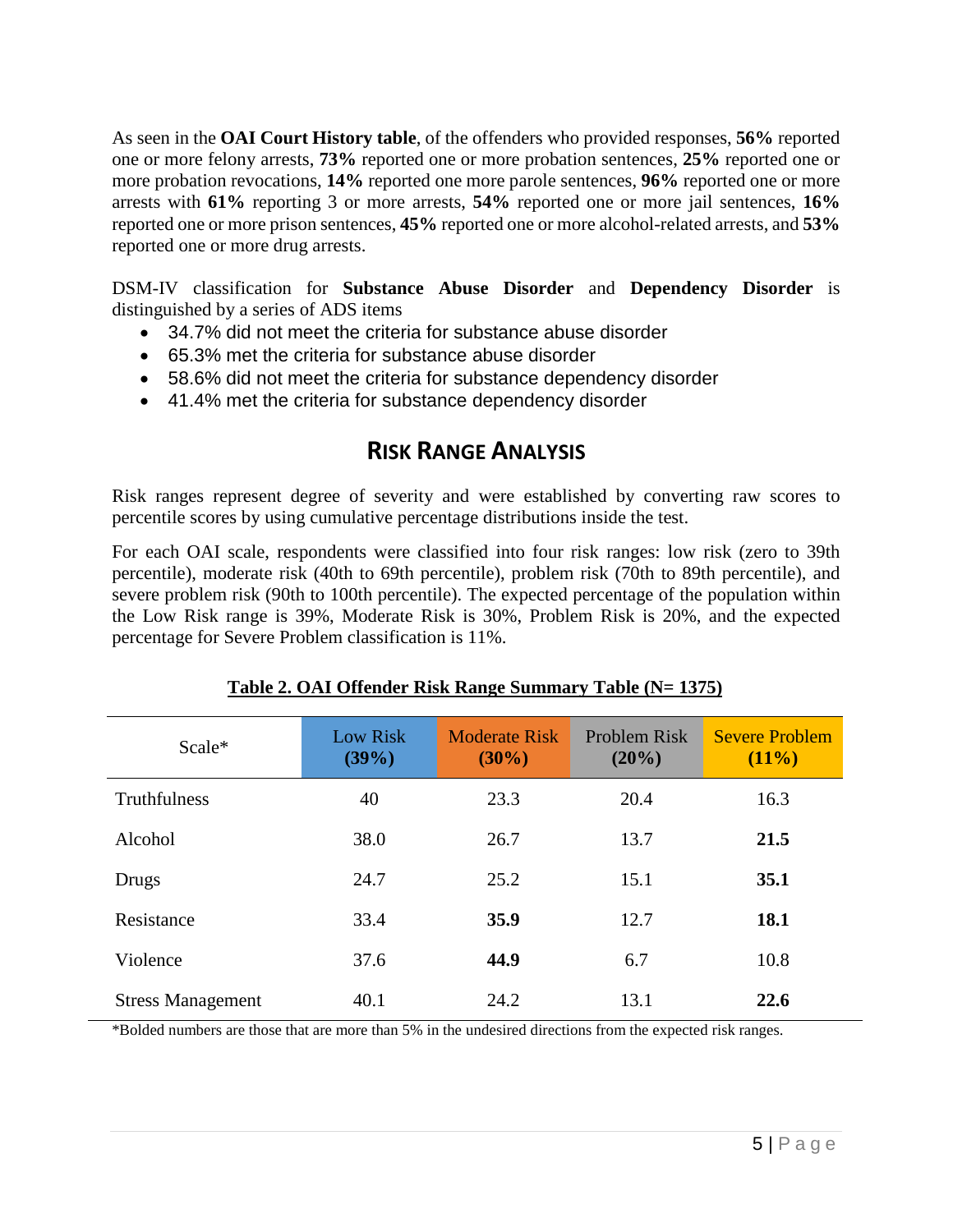

As displayed in Table 2 and chart, obtained percentage of respondents' scores in each range was consistent with the expected percentage for most of the scales. The exceptions included the following:

- Alcohol scale was 11% higher than expected in the Severe Risk category
- Drug scale was **24%** higher than expected in the Severe Risk category
- Resistance scale was **7%** higher than expected in the Severe Risk category and **6%** higher in the Moderate Risk category
- Violence scale was **15%** higher than expected in the Moderate Risk category
- Stress Management scale was **12%** higher than expected in the Severe Risk category